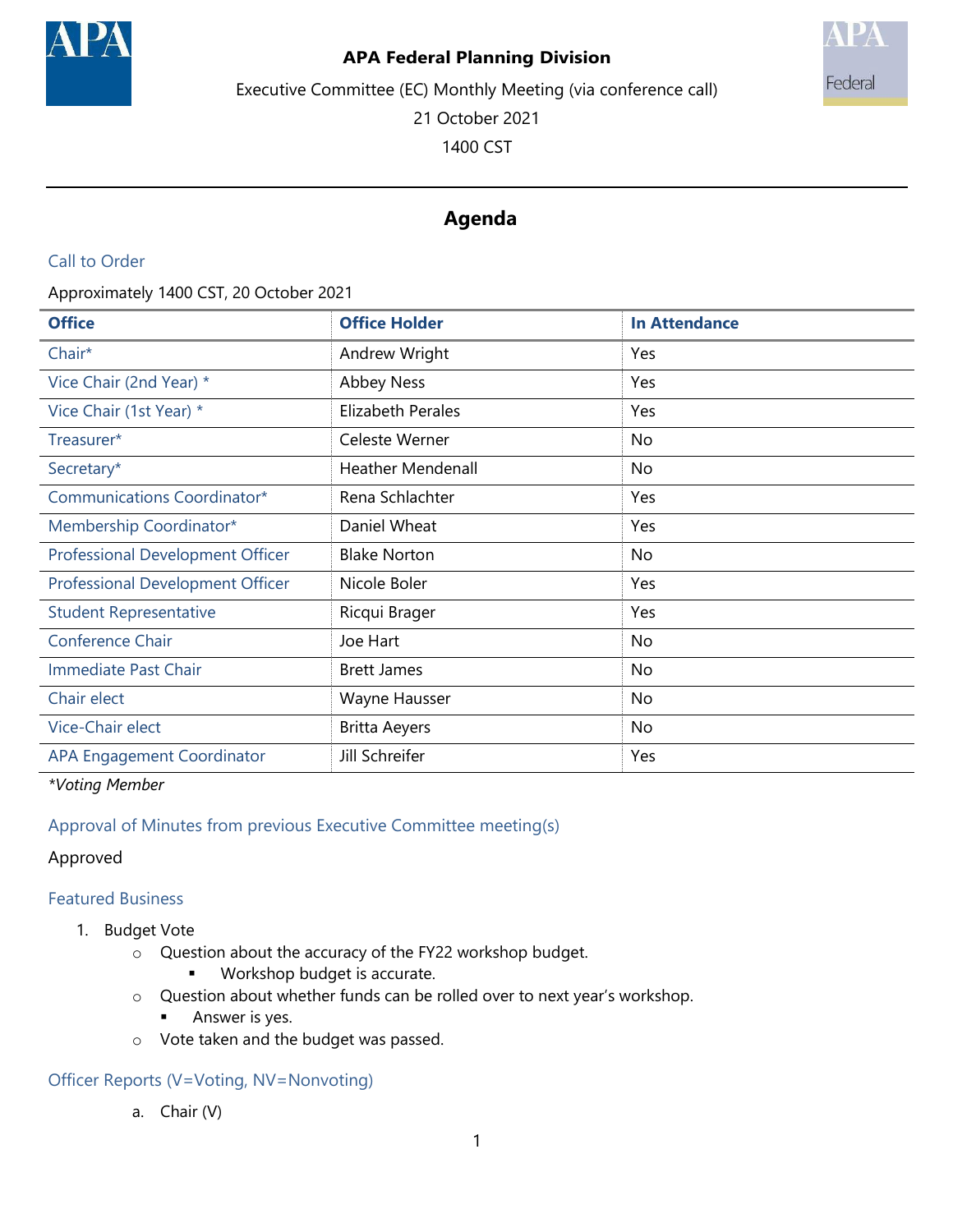



Executive Committee (EC) Monthly Meeting (via conference call)

21 October 2021 1400 CST

- i. Divisions Council Fall Meeting
	- 1. Wayne attended the Divisions Council Fall Meeting.
	- 2. The Divisions Council voted on the guidance for the year, which recommended incorporating equity and public health into the Division's annual plan, as well as other priorities.
	- 3. The Divisions Council will be hosting a treasurer's training program.
	- 4. FPD EC will decide whether to submit for a Divisions Council award.
- ii. Business Meeting
- b. Senior Vice Chair (V)
	- i. 22 Workshop Plan and Budget Proposal
		- 1. Committee chairs have met and started on their planning efforts
		- 2. Sponsorship and Events Committees are working on creating a more robust sponsorship program
		- 3. Agency Committee is looking into creating a Best Federal Places program
		- 4. Earlier call for proposals and awards this year
		- 5. More volunteers are needed please spread the word!
- c. Junior Vice Chair (V)
	- i. Fall FPD Workshop
		- 1. Save the date event agendas posted by Ras Cannady for FPD members to like and share. Finalizing event flyers and will send to presenters and Ras to promote. Asked members to like and share when they see posts.
		- 2. Scheduling technology tests and dry runs
		- 3. Session slides are due no later than November 3
		- 4. Still need volunteers for the event. Asked members of the EC to assist in welcoming membership to the workshop. Also asked for session co-host/moderator volunteers. Social media posts to be shared by FPD members
- d. Immediate Past Chair (NV)

No updates.

- e. Conference Chair (NV) absent
- f. Treasurer (V) absent
- g. Secretary (V) absent
- h. Communications Coordinator (V)
	- i. Upcoming newsletter planned, but need additional support
	- ii. Please send requests for MailChimp eblasts a few days early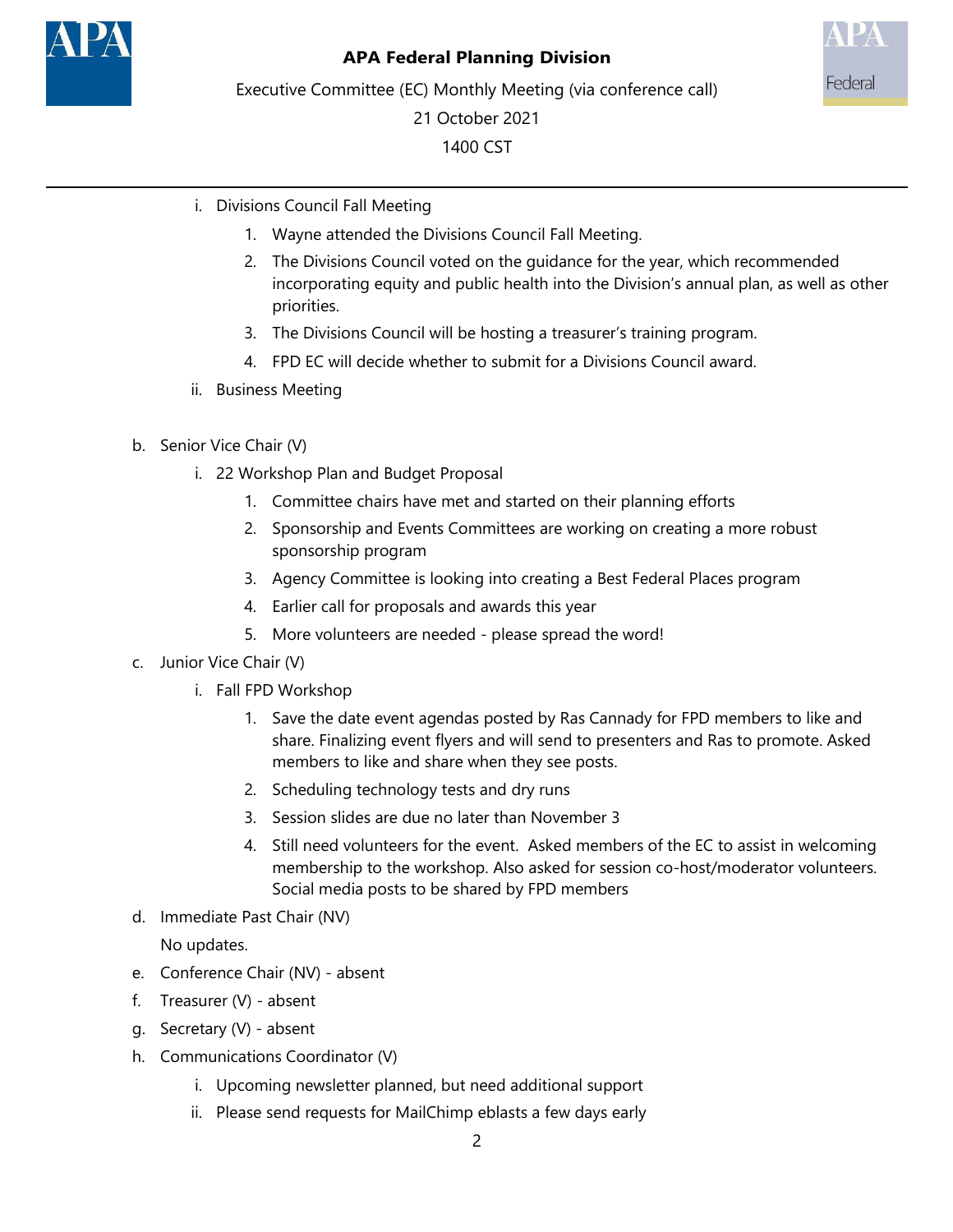

## **APA Federal Planning Division**



Executive Committee (EC) Monthly Meeting (via conference call)

21 October 2021 1400 CST

- i. Membership Coordinator (V)
	- i. Overall roster at 938 568 paid, 370 students
	- ii. September paid 753, students 195 = 948
		- 1. Large increase in paid, but dropoff in students
		- 2. Overall, membership is increasing
- j. Professional Development Officer (NV)
	- i. ENRE happy hour event last month
	- ii. Next webinar will kick off 2020 FPD Award winners series
- k. Student Representative (NV)
	- i. Welcome, Ricqui!
	- ii. Ricqui will help share information about the FPD Fall Training Workshop at the APA Texas conference
	- iii. Andrew will set up call between Allison (previous student representative), Ricqui, and Wayne.
- l. FPD APA Engagement Coordinator (NV)
	- i. Sustainability series webinars will be offered on demand
	- ii. Additional webinars to be announced
	- iii. Working with FPD members on submitting NPC proposals
	- iv. CM credit requirements are changing next year

#### Adjourn

**NEXT MEETING** 18 November 2021, 1400 CST

Minutes Approved:

Andrew D Wright

 Andrew Wright PMP, AICP Chair, Federal Planning Division